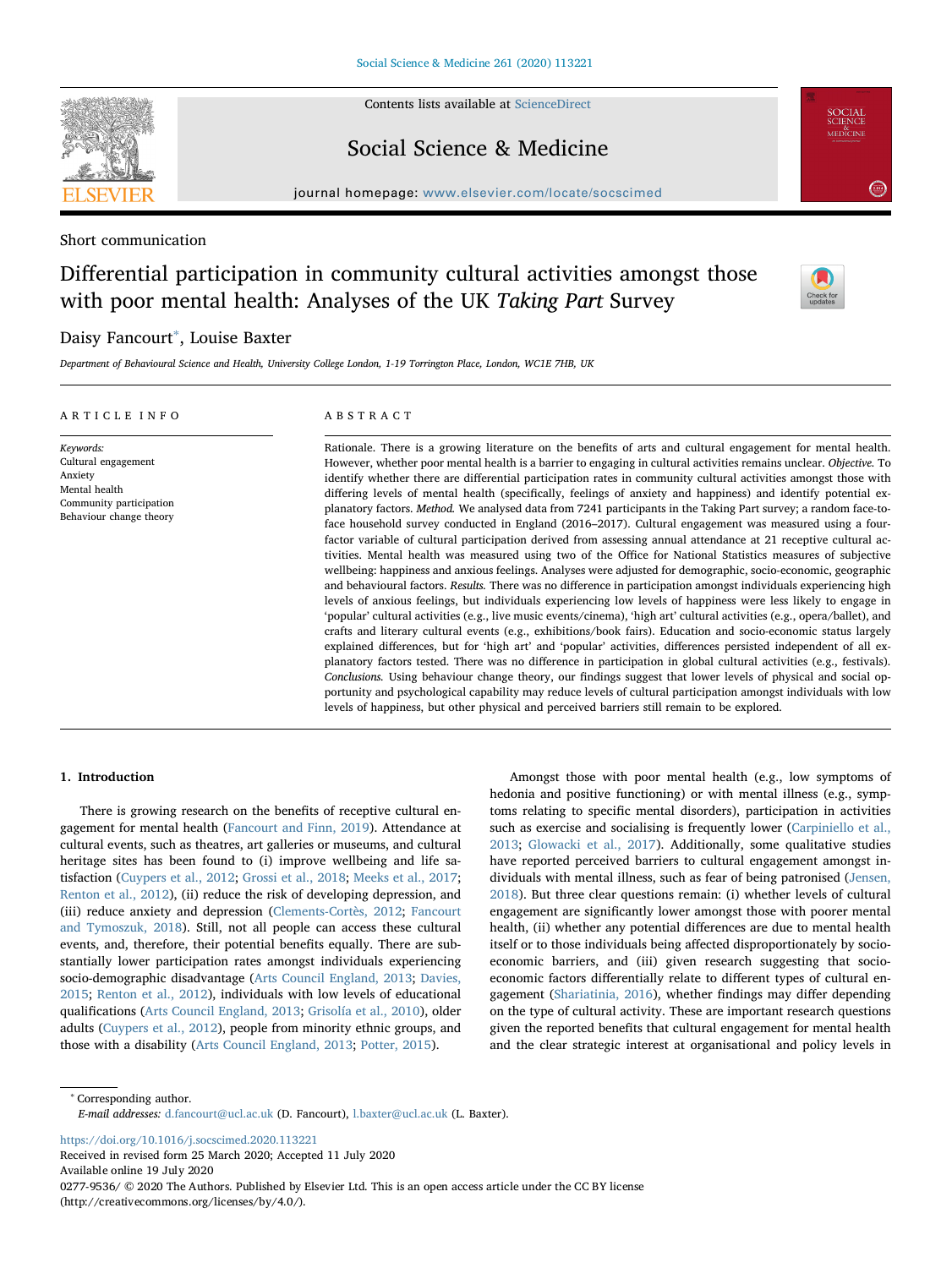providing equality of access to cultural events. Therefore, this study explored differential participation in community cultural activities, focusing specifically on two aspects of mental health: feelings of anxiety and happiness.

### 2. Methods

#### 2.1. Participants

Participants were drawn from the Taking Part Survey: a face-to-face household survey of a random representative sample of adults aged 16 or over living in England, commissioned by the Department for Culture, Media and Sport [dataset] ([Department for Culture Media and Sport,](#page-4-8) [2016\)](#page-4-8). We used data from Year 10 (2016–2017), which are the latest publicly available. Out of the 9352 adult participants surveyed, 2110 participants (22%) were missing data on covariates, so they were excluded from analyses. This left a total sample of 7241 participants for our main analyses.

#### 2.2. Measures

Cultural engagement was measured using 21 variables measuring if participants had attended any of the following in the past 12 months in their own time: exhibition or collection of art, photography, or sculpture; craft exhibition; a video/electronic art event; books/writing event; street arts; public art display/installation; circus; carnival; culturallyspecific festival; play or drama; pantomime; musical; opera/operetta; classical music performance; jazz performance; another live music event; ballet performance; contemporary dance performance; global dance performance; or another live dance event.

We focused on mental health, defined as a "syndrome of symptoms of hedonia and positive functioning, operationalised by measures of subjective well-being" [\(Keyes, 2005\)](#page-5-7). Mental health is distinct from mental illness which refers to the presence of symptoms relating to specific mental disorders [\(Keyes, 2005\)](#page-5-7). We measured two aspects of hedonic 'experienced' wellbeing: feelings of happiness and anxiety. We avoided focusing on aspects of evaluative or eudemonic wellbeing as this is already covered in broader literature (e.g., [Steptoe and Fancourt,](#page-5-8) [2019\)](#page-5-8). We used two of the Office for National Statistics (ONS) measures of personal well-being [\(Dolan et al., 2011](#page-4-9)): "overall, how happy did you feel yesterday" and "overall, how anxious did you feel yesterday". Responses were from 0 (not at all) to 10 (completely). Given that there are no official cut-offs for these scales delineating good or poor mental health, and given both items show marked skew, we applied a range of thresholds in our analyses. As there are no official cut-offs for good or poor mental health using the ONS scales, for our main analyses, we defined poor mental health as being in approximately the worst 15% of responses for each measure, so we dichotomised the scales into 'high anxious feelings' (a score of  $\geq$ 7; 14.3% of the sample) and 'low happiness' (a score of  $\leq$  5; 15.0% of the population). Sensitivity analyses tested different thresholds.

To identify whether any differences in participation were in fact due to some of the demographic factors identified as barriers in previous studies, we used measures of a range of demographic, socio-economic, geographic, and behavioural factors (see Supplementary Material).

## 2.3. Statistics

In order not to impose pre-conceived groupings on the different types of cultural engagement, we ran a preliminary factor analysis to identify latent groups using a matrix of tetrachoric correlations for all 21 binary items. The Kaiser-Meyer-Olkin measure of sampling adequacy was 0.91 ("marvellous", indicating good suitability of data for factor analysis). Kaiser's criterion of eigenvalues > 1 initially suggested a three-factor structure, but inspection of a scree plot proposed a fourfactor structure and this was confirmed as a reasonable choice when

considering the proportion of variance explained, for which four factors explained > 5% (total cumulative proportion explained: 78%). Using both oblique and orthogonal rotations (excluding factors with a primary loading < .35) produced four identical factors. Factor 1 ("popular culture" included attending the cinema, circus, pantomime, musical, or live music event. Factor 2 ("high art culture") included attending a play or drama, opera/operetta, classical music performance, or ballet performance. Factor 3 ("crafts and literary arts") included attending a visual art exhibition, crafts exhibition, digital arts event, books/writing event, public art display/installation, or street arts. Factor 4 ("global arts") included attending a carnival, culturally-specific festival, contemporary dance performance, global dance, or another live dance event.

We used  $\chi^2$  tests to explore baseline demographic differences between groups and logistic regression analyses to explore differential rates of participation amongst those of high and low levels of anxious feelings and happiness. Baseline models controlled for age and sex. We explored which factors could explain differential participation rates by calculating the percentage of participatory difference (PPD) explained by the inclusion of potential explanatory variables [\(Lin et al., 1997](#page-5-9)), using the formula:  $PPD = (OR (E + C + X)-OR (E + C))/(1-OR)$  $(E + C)*100$ , where OR = odds ratio, E = exposure (arts engagement),  $C =$  baseline covariates (age and sex), and  $X =$  explanatory variables being tested. Analyses were weighted using random iterative weighting to match the sample to target population estimates for the UK.

Sensitivity analyses used multiple imputation by chained equations to increase sample size (logistic/multinomial/ordinal/linear regression according to variable type), generating 50 imputed datasets. The imputation model included all analysis variables including the exposure and outcome variables and increased the sample size to 9314. Further sensitivity analyses applied more lenient thresholds for poor mental health: the 20% most anxious feelings ( $\geq 6$ ; 19.3% of respondents) or lowest happiness ( $\leq 6$ ; 22.8% of respondents), and used the full linear scales. Finally, to disentangle mental health from physical health, we re-ran analyses excluding participants with poor self-rated health  $(n = 609)$ . All models met regression assumptions and all analyses were conducted using Stata version 14.1 (Statacorp, Texas).

#### 3. Results

#### 3.1. Cultural engagement rates

All demographic statistic appear in [Table 1.](#page-2-0) When adjusting just for age and sex, there was no difference in participation dependent on whether participants had anxious feelings ≥7 across any of the cultural activities [\(Table 2](#page-3-0)). However, those who showed low levels of happiness ≤5, were 46% less likely to engage in 'popular' cultural activities, 31% less likely to engage in 'high art' cultural activities, and 28% less likely to engage in crafts and literary cultural activities. For crafts and literary cultural activities, the largest explanatory factors were socioeconomic status (39.3% explained), education (28.6%), and area deprivation (14.3%). In the fully-adjusted model, the relationship was attenuated. However, for both 'popular' and 'high art' cultural activities, although the factors explored did partially explain the relationship, the relationship was maintained in fully-adjusted models, with 36% of the association for 'popular' cultural activities and 19% of the association for 'high art' cultural activities unaccounted for by identified confounders. There was no difference in participation in global cultural activities.

#### 3.2. Supplementary analyses

Supplementary analyses found no material difference in results when using multiple imputation (Supplementary Table 1). When using a more lenient threshold, results were replicated, except that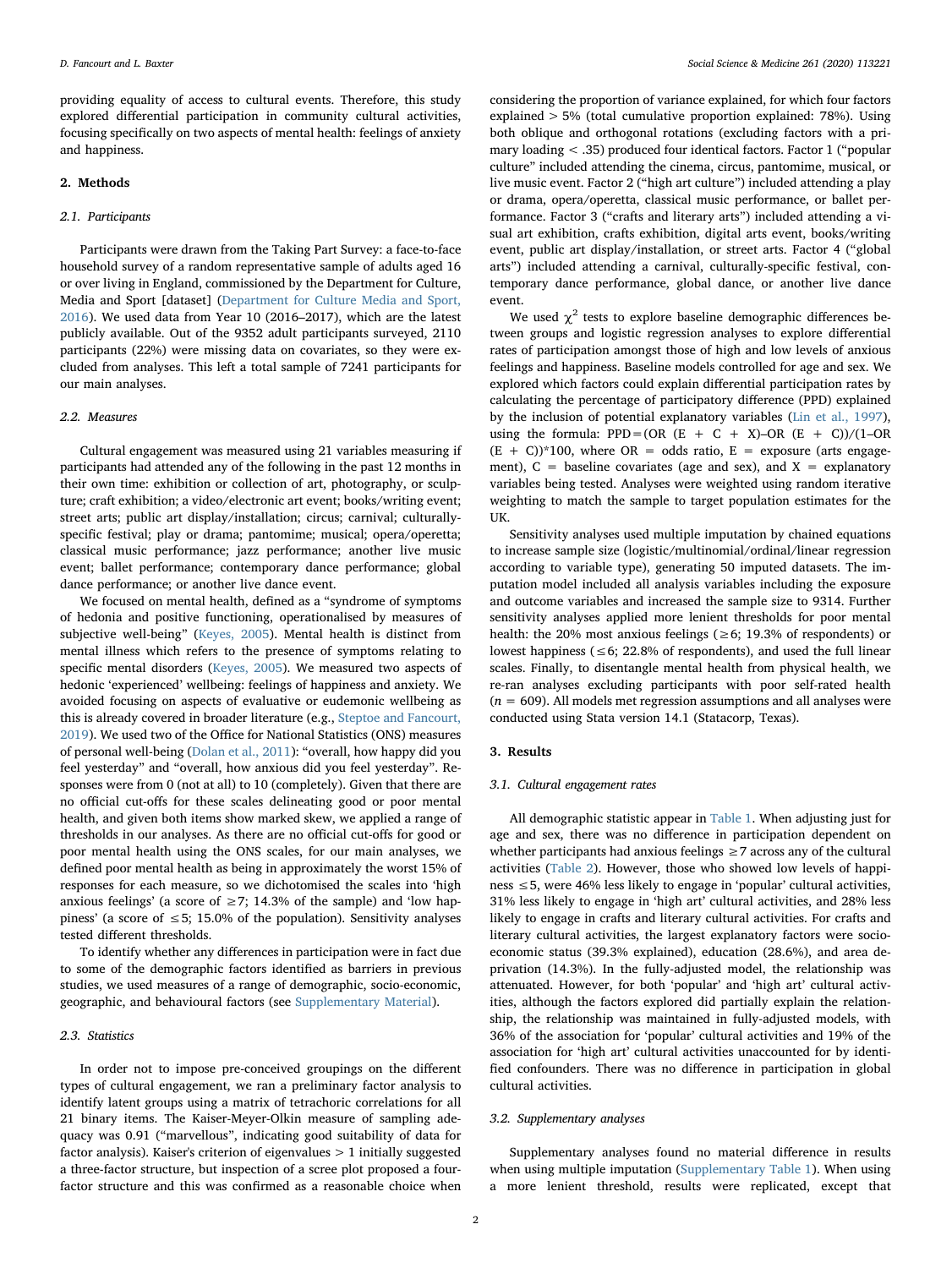#### <span id="page-2-0"></span>Table 1

Demographic characteristics of the sample my self-reported anxious feelings and happiness.

| Variable                                  | Whole population<br>$(n = 7241)$ | High anxious feelings<br>(anxious feelings $\geq$ 7,<br>$n = 1033$ | Low anxious feelings<br>(anxious feelings $<$ 7,<br>$n = 6208$ | Low happiness<br>(happiness $\leq$ 5, $n = 1089$ ) | High happiness<br>(happiness > 5, $n = 6152$ ) |
|-------------------------------------------|----------------------------------|--------------------------------------------------------------------|----------------------------------------------------------------|----------------------------------------------------|------------------------------------------------|
| Age                                       |                                  |                                                                    |                                                                |                                                    |                                                |
| 16-24                                     | 4.3%                             | 4.5%                                                               | 4.2%                                                           | 4.22%                                              | 4.3%                                           |
| 25-44                                     | 30.2%                            | 28.0%                                                              | 30.5%                                                          | 30.1%                                              | 30.2%                                          |
| 45-64                                     | 35.6%                            | 38.6%                                                              | 35.1%                                                          | 38.3%                                              | 35.1%                                          |
| 65-75                                     | 17.9%                            | 16.0%                                                              | 18.2%                                                          | 14.4%                                              | 18.5%                                          |
| $75+$                                     | 12.1%                            | 12.9%                                                              | 12.0%                                                          | 13.0%                                              | 12.0%                                          |
| Gender: female                            | 53.2%                            | 57.5%                                                              | 52.5%                                                          | 55.6%                                              | 52.8%                                          |
| Ethnicity: white                          | 91.9%                            | 92.9%                                                              | 91.8%                                                          | 92.7%                                              | 91.8%                                          |
| Nationality: British                      | 92.9%                            | 93.0%                                                              | 92.9%                                                          | 94.5%                                              | 92.7%                                          |
| <b>Educational attainment</b>             |                                  |                                                                    |                                                                |                                                    |                                                |
| No qualifications                         | 17.3%                            | 18.0%                                                              | 17.2%                                                          | 21.9%                                              | 16.5%                                          |
| GCSE/O levels                             | 10.5%                            | 12.3%                                                              | 10.2%                                                          | 13.4%                                              | 10.0%                                          |
| A levels/trade<br>apprenticeship          | 33.1%                            | 35.2%                                                              | 32.7%                                                          | 32.0%                                              | 33.3%                                          |
| Higher education/degree                   | 39.2%                            | 34.5%                                                              | 40.0%                                                          | 32.8%                                              | 40.4%                                          |
| Socio-economic classification             |                                  |                                                                    |                                                                |                                                    |                                                |
| Higher managerial                         | 40.0%                            | 35.4%                                                              | 40.7%                                                          | 32.6%                                              | 41.3%                                          |
| Intermediate                              | 20.7%                            | 21.2%                                                              | 20.6%                                                          | 18.8%                                              | 21.1%                                          |
| Routine/manual                            | 39.3%                            | 43.4%                                                              | 38.7%                                                          | 48.6%                                              | 37.7%                                          |
| Household income                          | 30.9%                            | 37.4%                                                              | 29.8%                                                          | 39.8%                                              | 29.3%                                          |
| $<$ £16,000                               |                                  |                                                                    |                                                                |                                                    |                                                |
| Living in a couple                        | 56.1%                            | 53.8%                                                              | 56.5%                                                          | 47.1%                                              | 57.7%                                          |
| Children in the household                 | 27.1%                            | 26.0%                                                              | 27.3%                                                          | 25.4%                                              | 27.4%                                          |
| Working full-/part-time                   | 55.0%                            | 48.9%                                                              | 56.0%                                                          | 49.5%                                              | 56.0%                                          |
| Self-rated health: bad/very<br>bad        | 8.4%                             | 21.0%                                                              | 6.3%                                                           | 20.8%                                              | 6.2%                                           |
| Geographic location                       |                                  |                                                                    |                                                                |                                                    |                                                |
| North                                     | 36.1%                            | 42.1%                                                              | 35.1%                                                          | 42.9%                                              | 34.9%                                          |
| Midlands                                  | 19.2%                            | 16.8%                                                              | 19.6%                                                          | 17.6%                                              | 19.4%                                          |
| East                                      | 10.8%                            | 9.7%                                                               | 11.0%                                                          | 9.6%                                               | 11.0%                                          |
| South                                     | 24.4%                            | 21.9%                                                              | 24.8%                                                          | 20.4%                                              | 25.1%                                          |
| London                                    |                                  |                                                                    | 9.6%                                                           | 9.6%                                               |                                                |
| Urban dwelling                            | 9.5%<br>84.6%                    | 9.5%<br>85.1%                                                      | 84.5%                                                          | 86.5%                                              | 9.5%<br>84.3%                                  |
|                                           |                                  |                                                                    |                                                                |                                                    |                                                |
| High level of deprivation (IMD<br>$1 - 3$ | 30.4%                            | 36.5%                                                              | 29.4%                                                          | 39.8%                                              | 28.8%                                          |

Boldface: significant difference between groups (high vs low anxious feelings and low vs high happiness);  $p < .05$ .

differences in participation in crafts and literary arts persisted independent of all identified confounders (Supplementary Table 2). When using linear mental health measures, results were the same for anxiety, and showed similar patterns for happiness, although due to the positive skew of the scale, these results should be interpreted with caution (Supplementary Table 3). When excluding those with poor self-rated health, results were materially unchanged (Supplementary Table 3).

## 4. Discussion

We found no differences in participation in community cultural activities amongst those with high levels of anxious feelings, but amongst those experiencing low levels of happiness, we found lower participation in 'popular' cultural activities (e.g., going to pantomimes, live music events, or the cinema), 'high art' cultural activities (e.g., going to the opera, classical concert, or ballet), and crafts and literary cultural events (e.g., exhibitions, art displays, and book fairs). While differences in education and socio-economic status explained the relationship for crafts and literary cultural activities, they acted only as a partial explanatory variable for 'popular' and 'high art' cultural activities, with differences persisting independent of further social and geographic factors.

Our findings can be understood through the lens of the COM-B behaviour change framework, which proposes that engagement in activities is influenced by our Capabilities, Opportunities and Motivations (COM-B) ([Michie et al., 2011](#page-5-10)). Individual socioeconomic differences played an explanatory role in all three types of cultural activities for which there was a significant difference in participation, accounting for

17.4%–39.3% of the association, while area deprivation accounted for 8.7%–16.1% of the association. Socio-economic status and area deprivation can both affect physical opportunity to engage in activities (such as being unable to afford participation, lacking time to participate due to working/caring responsibilities, or not having activities available in the local area) ([Michie et al., 2011\)](#page-5-10). Previous studies have highlighted a gradient in cultural participation across levels of socioeconomic status ([Cuypers et al., 2012](#page-4-1); [Grisolía et al., 2010;](#page-5-3) [Renton et al., 2012\)](#page-5-2); the same gradient found for those experiencing poor mental health [\(Allen](#page-4-10) [et al., 2014\)](#page-4-10). Thus, part of the participation differences could be due to adults experiencing low levels of happiness being disproportionately more likely to be of lower socioeconomic status and to live in more deprived areas. Similarly, education explained a large proportion of the difference in participation: 8.7% for 'popular', 22.6% for 'high art' and 28.6% for crafts and literary cultural activities. Education can affect psychological capability to engage (e.g., literacy skills and confidence) ([Michie et al., 2011\)](#page-5-10). This finding echoes other studies on education and cultural engagement [\(Davies et al., 2015;](#page-4-11) [Grisolía et al., 2010](#page-5-3); [Renton et al., 2012\)](#page-5-2), suggesting differences are partly explained by adults experiencing low levels of happiness being disproportionately more likely to have lower educational attainment.

Social factors played a minor explanatory role, with marital status, family composition and employment status accounting for 7.1%–9.7% of the association. Nevertheless, this suggests that differences in social opportunity may also offer some explanation for differential engagement levels. Research has shown that people with mental illness can experience feelings of exclusion [\(Dinos et al., 2004;](#page-4-12) [Mann et al., 2017](#page-5-11)). Whilst our study focused on mental health rather than mental illness, it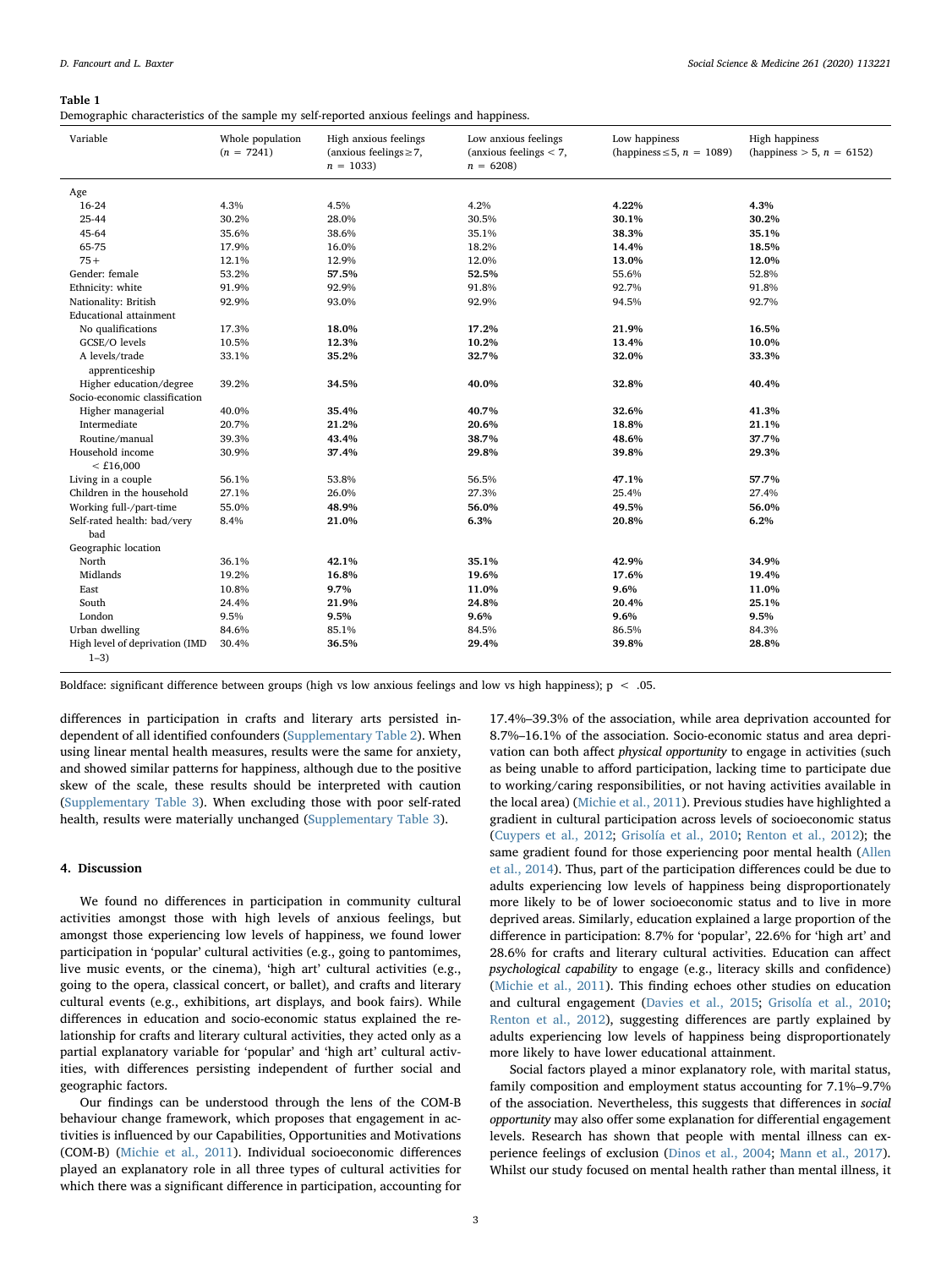#### <span id="page-3-0"></span>Table 2

Logistic regression analyses of the associations between anxious feelings and low happiness and cultural engagement calculating the percentage of participatory difference explained by specific factors.

| <b>Explanatory Variable</b>                      | Anxious feelings      |                          | Low happiness         |                          |  |
|--------------------------------------------------|-----------------------|--------------------------|-----------------------|--------------------------|--|
|                                                  | Odds ratio (95% CI)   | PPD <sup>a</sup>         | Odds ratio (95% CI)   | <b>PPD</b>               |  |
| 'POPULAR' CULTURAL ACTIVITIES                    |                       |                          |                       |                          |  |
| Basic model (age, sex)                           | 0.89(0.74, 1.05)      | ä,                       | 0.54(0.45, 0.64)      |                          |  |
| + ethnicity and nationality                      | 0.89(0.74, 1.06)      | 0%                       | 0.53(0.45, 0.64)      | $-2.2%$                  |  |
| + education                                      | 0.90(0.76, 1.08)      | 9.1%                     | 0.58(0.49, 0.70)      | 8.7%                     |  |
| + socio-economic classification and income       | 0.97(0.81, 1.16)      | 72.7%                    | 0.62(0.52, 0.74)      | 17.4%                    |  |
| + marital status, children and employment status | 0.94(0.78, 1.12)      | 45.5%                    | 0.58(0.48, 0.69)      | 8.7%                     |  |
| + region of residence, urban/rural dwelling      | 0.90(0.76, 1.08)      | 9.1%                     | 0.55(0.47, 0.66)      | 2.2%                     |  |
| + index of multiple deprivation                  | 0.94(0.79, 1.12)      | 45.5%                    | 0.58(0.49, 0.69)      | 8.7%                     |  |
| $+$ all                                          | 0.99(0.83, 1.20)      | 90.9%                    | $0.64$ (0.53, 0.77)   | 21.7%                    |  |
| 'HIGH ART' CULTURAL ACTIVITIES                   |                       |                          |                       |                          |  |
| Basic model (age, sex)                           | 0.87(0.73, 1.03)      | -                        | 0.69(0.58, 0.83)      | $\overline{\phantom{0}}$ |  |
| + ethnicity and nationality                      | $0.87$ $(0.73, 1.03)$ | 0%                       | 0.69(0.58, 0.83)      | 0%                       |  |
| + education                                      | 0.90(0.75, 1.08)      | 23.1%                    | 0.76(0.63, 0.92)      | 22.6%                    |  |
| + socio-economic classification and income       | 0.89(0.74, 1.06)      | 15.4%                    | 0.81(0.67, 0.98)      | 38.7%                    |  |
| + marital status, children and employment status | 0.93(0.77, 1.13)      | 46.2%                    | 0.72(0.60, 0.87)      | 9.7%                     |  |
| + region of residence, urban/rural dwelling      | 0.88(0.74, 1.05)      | 7.7%                     | 0.71(0.59, 0.85)      | 6.5%                     |  |
| + index of multiple deprivation                  | 0.91(0.76, 1.08)      | 30.8%                    | 0.74(0.62, 0.89)      | 16.1%                    |  |
| $+$ all                                          | 0.94(0.78, 1.14)      | 53.8%                    | 0.81(0.67, 0.99)      | 38.7%                    |  |
| CRAFTS AND LITERARY CULTURAL ACTIVITIES          |                       |                          |                       |                          |  |
| Basic model (age, sex)                           | 0.87(0.73, 1.03)      | $\overline{\phantom{0}}$ | 0.72(0.61, 0.86)      | $\equiv$                 |  |
| + ethnicity and nationality                      | 0.87(0.73, 1.03)      | 0%                       | 0.72(0.61, 0.86)      | 0%                       |  |
| + education                                      | 0.90(0.75, 1.08)      | 23.1%                    | 0.80(0.67, 0.97)      | 28.6%                    |  |
| + socio-economic classification and income       | 0.93(0.78, 1.11)      | 46.2%                    | 0.83(0.69, 0.99)      | 39.3%                    |  |
| + marital status, children and employment status | 0.89(0.75, 1.05)      | 15.4%                    | 0.74(0.62, 0.89)      | 7.1%                     |  |
| + region of residence, urban/rural dwelling      | 0.88(0.74, 1.04)      | 7.7%                     | 0.73(0.61, 0.87)      | 3.6%                     |  |
| + index of multiple deprivation                  | 0.90(0.76, 1.06)      | 23.1%                    | 0.76(0.64, 0.90)      | 14.3%                    |  |
| $+$ all                                          | 0.92(0.76, 1.11)      | 38.5%                    | 0.84(0.70, 1.01)      | 42.9%                    |  |
| <b>GLOBAL CULTURAL ACTIVITIES</b>                |                       |                          |                       |                          |  |
| Basic model (age, sex)                           | $1.01$ $(0.82, 1.25)$ | $\overline{\phantom{0}}$ | 0.85(0.69, 1.05)      | $\overline{\phantom{0}}$ |  |
| + ethnicity and nationality                      | 1.02(0.83, 1.24)      | 1.0%                     | 0.84(0.68, 1.04)      | $-6.7%$                  |  |
| + education                                      | 1.03(0.84, 1.26)      | 2.0%                     | 0.88(0.71, 1.09)      | 20%                      |  |
| + socio-economic classification and income       | 1.03(0.83, 1.26)      | 2.0%                     | 0.87(0.70, 1.08)      | 13.3%                    |  |
| + marital status, children and employment status | 1.03(0.84, 1.27)      | 2.0%                     | 0.87(0.70, 1.08)      | 13.3%                    |  |
| + region of residence, urban/rural dwelling      | 1.03(0.84, 1.26)      | 2.0%                     | $0.86$ $(0.70, 1.07)$ | 6.7%                     |  |
| + index of multiple deprivation                  | $1.01$ $(0.82, 1.24)$ | $0\%$                    | 0.84(0.68, 1.05)      | $-6.7%$                  |  |
| $+$ all                                          | 1.05(0.85, 1.28)      | 4.0%                     | 0.89(0.72, 1.10)      | 26.7%                    |  |
|                                                  |                       |                          |                       |                          |  |

<span id="page-3-1"></span> $^{\text{a}}$  PPD = Percentage of participatory difference explained.

is possible that similar feelings (albeit perhaps operating at lower levels) were experienced by people with low levels of happiness and affected participation. Although arts activities can reduce these feelings (e.g., [Gallant et al., 2019](#page-4-13); [Morse et al., 2015](#page-5-12); [Secker et al., 2011](#page-5-13); [Torrissen and Stickley, 2018](#page-5-14)), such feelings may act as an initial barrier to engagement. Individuals with low happiness may also have weaker social support networks around them and experience less of a sense of community connectedness or belonging [\(Terry et al., 2019\)](#page-5-15). This sense of 'belonging' and 'community' has previously been shown to partially explain the relationship between community participation (which included cultural engagement) and psychological distress [\(Terry et al.,](#page-5-15) [2019\)](#page-5-15). Further, applying the concept of 'sense of community' may help elucidate the lack of difference in participation levels for 'global cultural activities'. Many of these events, such as culturally-specific festivals, are embedded in membership of specific communities, engendering a greater feeling of social bonding, so even participants with low levels of happiness may still feel encouraged to have similar levels of participation to people with higher levels of happiness ([Lee, 2013\)](#page-5-16).

However, differences in 'popular' and 'high art' cultural activities amongst those with varying levels of happiness persisted independent of these socio-economic factors, suggesting that psychological capability or physical or social opportunity do not wholly explain findings. In considering why these differences persist, individuals with lower levels of happiness may have lower reflective motivation to engage, undertaking less explicit planning and setting fewer goals [\(Michie et al.,](#page-5-10) [2011\)](#page-5-10). The process of self-stigma (an internalising of cultural stereotypes) can also lead to 'behavioural futility' – the "why try" effect ([Corrigan et al., 2016](#page-4-14)) – and thus, act as a barrier to help-seeking behaviours ([Clement et al., 2015\)](#page-4-15). Relatedly, low self-esteem and confidence amongst people with depression are widely reported ([Sowislo](#page-5-17) [and Orth, 2013\)](#page-5-17), and this may extend to people with low levels of happiness. Feelings of futility and low self-esteem may mean that individuals feel unworthy of engaging or undertaking self-care. Indeed, qualitative work has reported feelings of being patronised amongst individuals with mental illness who engaged in museum activities ([Jensen, 2018\)](#page-5-5). These experiences could hinder explicit planning to participate.

People with low levels of happiness may also have blunted emotional responses to cultural activities and therefore gain less pleasure from engaging, affecting their automatic motivation. Indeed, individuals with mental illness have an impaired ability to regulate their emotions ([Aldao et al., 2010](#page-4-16); [Compare et al., 2014;](#page-4-17) [Joormann and Stanton,](#page-5-18) [2016\)](#page-5-18), and can experience higher levels of anhedonia ([Treadway and](#page-5-19) [Zald, 2011](#page-5-19)). However, comparisons of emotional responses to arts engagement amongst those with and without depression have so far not shown marked differences [\(Fancourt and Ali, 2019](#page-4-18)). It also remains unclear in the literature whether differences in emotional respondes to cultural engagement could also affect motivations to engage in cultural activities.

Notably, we saw differences in participation amongst those with low levels of happiness but not high levels of anxious feelings. As one explanation, socioeconomic status may be less strongly linked with anxiety than it is with depression ([Barbaglia et al., 2015](#page-4-19); [Mwinyi et al.,](#page-5-20) [2017\)](#page-5-20). As socio-economic status was the largest explanatory factor, it is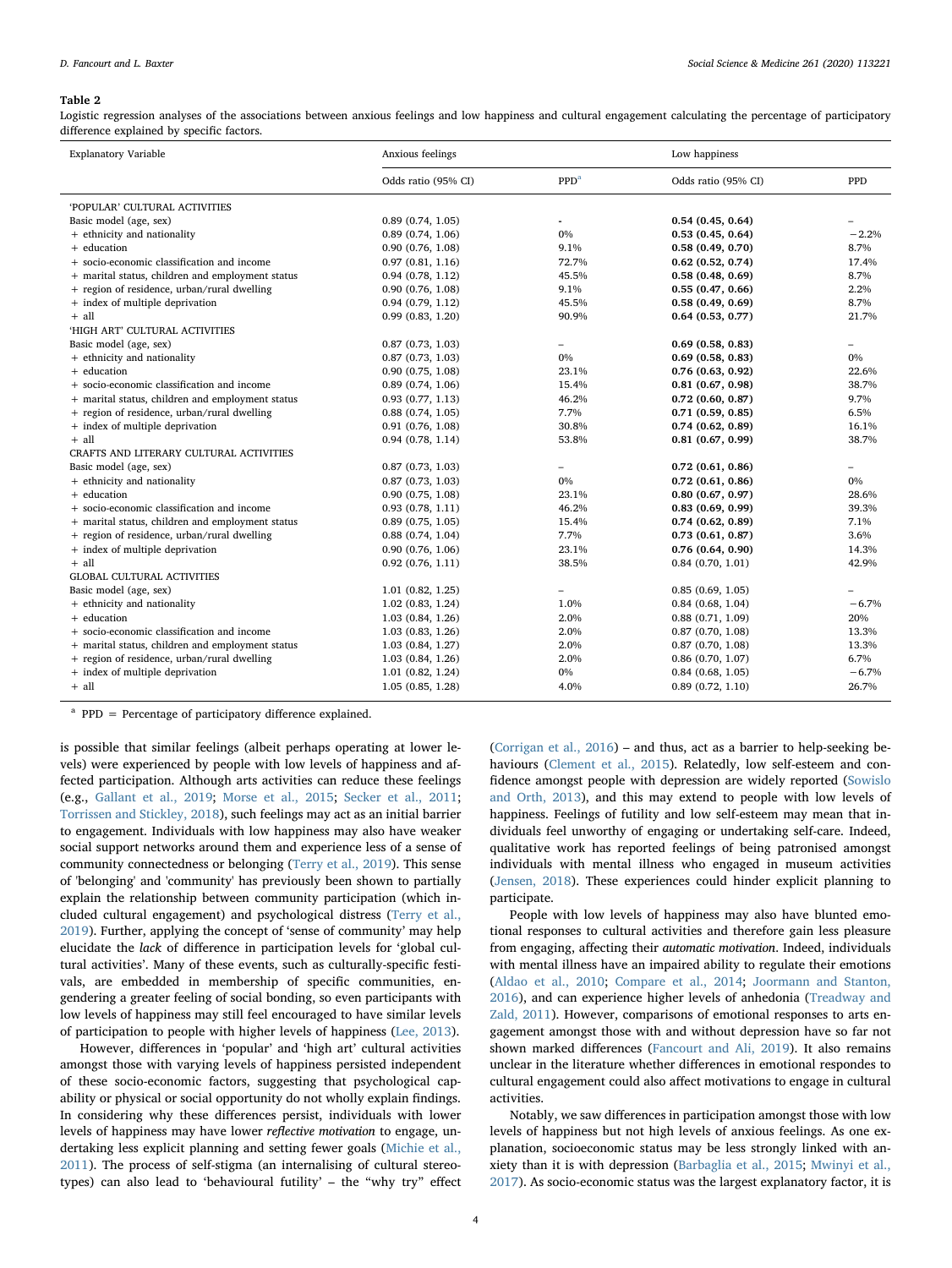possible that the social discrepancies underlying some of the findings relating to low happiness may be less pronounced amongst those experiencing anxious feelings. Indeed, the differences in demographic factors were smaller when comparing people with high and low anxious feelings than when comparing people with high and low levels of happiness. Alternatively, differences in the nature of anxious feelings and low happiness may account for the different results. The tripartite model of anxiety and depression proposes that both have shared components relating to non-specific symptoms of general distress, and specific components: physiologic arousal for anxiety and anhedonia for depression [\(Clark and Watson, 1991](#page-4-20)). Anhedonia has been discussed as a potential explanatory factor for the differences observed for people with low happiness but is less relevant to anxious feelings. Further, the physiological arousal component of anxiety may enhance emotional responses to cultural activities and actually support positive emotional feedback, supporting future attendance [\(Rickard, 2004\)](#page-5-21). However, we specifically looked at a relatively general pool of participants: the 15% of the sample reporting highest levels of daily anxious feelings. It is likely that a more specific analysis of individuals with more anxietyrelated mental illness (e.g., social anxiety disorder) may have different patterns of response and cultural engagement behaviours ([Alden et al.,](#page-4-21) [2008\)](#page-4-21).

### 4.1. Strengths and limitations

Overall, this study has some significant strengths. It uses data collected from a nationally representative sample with a diverse list of cultural activities and rich data on covariates. However, this study focused specifically on self-reported feelings of happiness and anxiety rather than clinical measures of mental illness. Other research has shown a similar relationship between purpose and cultural engagement ([Steptoe and Fancourt, 2019\)](#page-5-8), but further research is needed on mental illness. In the absence of clear cut-offs on the ONS scales, we used 15th and 20th percentiles (finding consistent results across the two thresholds), but more research is needed looking at alternative ways of categorising mental health. We lacked a measure of physical health in our analyses, so it remains unclear whether comorbid physical health problems could have acted as physical barriers to participation. However, sensitivity analyses excluding those with 'poor' self-reported health confirmed our findings. Finally, due to limitations in the dataset we were only able to focus on potential explanatory variables relating to opportunities and capabilities. More research is needed to explore further barriers and enablers to participation, including those relating to motivations.

#### 5. Conclusions

Overall, our analyses demonstrate a difference in participation in receptive cultural activities between people with low levels of happiness but not high levels of anxious feelings, suggesting that psychological factors relating to mental health could act as barriers to participatory behaviours. This difference is only partially explained by educational attainment, socio-demographic characteristics, and other social and demographic factors. Future studies should explore further the barriers to, and enablers of, cultural participation to support the development of interventions that could enable greater equality of participation, particularly amongst those who could benefit the most.

#### Credit author statement

DF and LB designed the study. DF carried out the analyses. Both authors worked on the write up and critical appraisal of the manuscript and approved it for submission.

#### Acknowledgements

The study was carried out as part of the MARCH Mental Health Network funded by the Cross-Disciplinary Mental Health Network Plus initiative supported by UK Research and Innovation [ES/S002588/1]. DF is funded by the Wellcome Trust [205407/Z/16/Z]. Further support was provided by the ESRC WELLCOMM project [ES/T006994/1].

## Appendix A. Supplementary data

Supplementary data to this article can be found online at [https://](https://doi.org/10.1016/j.socscimed.2020.113221) [doi.org/10.1016/j.socscimed.2020.113221](https://doi.org/10.1016/j.socscimed.2020.113221).

## References

- <span id="page-4-16"></span>Aldao, A., Nolen-Hoeksema, S., Schweizer, S., 2010. Emotion-regulation strategies across psychopathology: a meta-analytic review. Clin. Psychol. Rev. 30 (2), 217–237. [https://doi.org/10.1016/j.cpr.2009.11.004.](https://doi.org/10.1016/j.cpr.2009.11.004)
- <span id="page-4-21"></span>[Alden, L.E., Taylor, C.T., Mellings, T.M., Laposa, J.M., 2008. Social anxiety and the in](http://refhub.elsevier.com/S0277-9536(20)30440-8/sref2)[terpretation of positive social events. J. Anxiety Disord. 22 \(4\), 577](http://refhub.elsevier.com/S0277-9536(20)30440-8/sref2)–590.
- <span id="page-4-10"></span>Allen, J., Balfour, R., Bell, R., Marmot, M., 2014. Social determinants of mental health. Int. Rev. Psychiatr. 26 (4), 392–407. [https://doi.org/10.3109/09540261.2014.](https://doi.org/10.3109/09540261.2014.928270) [928270](https://doi.org/10.3109/09540261.2014.928270).
- <span id="page-4-4"></span>[Arts Council England, 2013. Equality and Diversity within the Arts and Cultural Sector in](http://refhub.elsevier.com/S0277-9536(20)30440-8/sref4) [England: Evidence and Literature Review](http://refhub.elsevier.com/S0277-9536(20)30440-8/sref4).
- <span id="page-4-19"></span>Barbaglia, M.G., Have, M. ten, Dorsselaer, S., Alonso, J., Graaf, R. de., 2015. Negative socioeconomic changes and mental disorders: a longitudinal study. J. Epidemiol. Community Health 69 (1), 55–62. <https://doi.org/10.1136/jech-2014-204184>.
- <span id="page-4-6"></span>Carpiniello, B., Primavera, D., Pilu, A., Vaccargiu, N., Pinna, F., 2013. Physical activity and mental disorders: a case–control study on attitudes, preferences and perceived barriers in Italy. J. Ment. Health 22 (6), 492–500. [https://doi.org/10.3109/](https://doi.org/10.3109/09638237.2013.815330) [09638237.2013.815330.](https://doi.org/10.3109/09638237.2013.815330)
- <span id="page-4-20"></span>[Clark, L.A., Watson, D., 1991. Tripartite model of anxiety and depression: psychometric](http://refhub.elsevier.com/S0277-9536(20)30440-8/sref7) [evidence and taxonomic implications. J. Abnorm. Psychol. 100 \(3\), 316.](http://refhub.elsevier.com/S0277-9536(20)30440-8/sref7)
- <span id="page-4-15"></span>Clement, S., Schauman, O., Graham, T., Maggioni, F., Evans-Lacko, S., Bezborodovs, N., Morgan, C., Rüsch, N., Brown, J.S.L., Thornicroft, G., 2015. What is the impact of mental health-related stigma on help-seeking? A systematic review of quantitative and qualitative studies. Psychol. Med. 45 (1), 11–27. [https://doi.org/10.1017/](https://doi.org/10.1017/S0033291714000129) [S0033291714000129](https://doi.org/10.1017/S0033291714000129).
- <span id="page-4-2"></span>[Clements-Cortès, A., 2012. Can music Be used to help a person who stutters? Can. Music](http://refhub.elsevier.com/S0277-9536(20)30440-8/sref9) [Educat. 53 \(4\), 45](http://refhub.elsevier.com/S0277-9536(20)30440-8/sref9)–48.
- <span id="page-4-17"></span>Compare, A., Zarbo, C., Shonin, E., Van Gordon, W., Marconi, C., 2014. Emotional regulation and depression: a potential mediator between heart and mind. Cardiovasc. Psychiatr. Neurol. 324374. [https://doi.org/10.1155/2014/324374.](https://doi.org/10.1155/2014/324374) 2014.
- <span id="page-4-14"></span>Corrigan, P.W., Bink, A.B., Schmidt, A., Jones, N., Rüsch, N., 2016. What is the impact of self-stigma? Loss of self-respect and the "why try" effect. J. Ment. Health 25 (1), 10–15. [https://doi.org/10.3109/09638237.2015.1021902.](https://doi.org/10.3109/09638237.2015.1021902)
- <span id="page-4-1"></span>Cuypers, K., Krokstad, S., Holmen, T.L., Skjei Knudtsen, M., Bygren, L.O., Holmen, J., 2012. Patterns of receptive and creative cultural activities and their association with perceived health, anxiety, depression and satisfaction with life among adults: the HUNT study, Norway. J. Epidemiol. Community Health 66 (8), 698–703. [https://doi.](https://doi.org/10.1136/jech.2010.113571) [org/10.1136/jech.2010.113571.](https://doi.org/10.1136/jech.2010.113571)
- <span id="page-4-11"></span>Davies, C., Knuiman, M., Rosenberg, M., 2015. The art of being mentally healthy: a study to quantify the relationship between recreational arts engagement and mental wellbeing in the general population. BMC Publ. Health 16 (1), 15. [https://doi.org/10.](https://doi.org/10.1186/s12889-015-2672-7) [1186/s12889-015-2672-7](https://doi.org/10.1186/s12889-015-2672-7).
- <span id="page-4-5"></span>[Davies, S.B., 2015. An Overview of A New Direction's Cultural Capital Research within](http://refhub.elsevier.com/S0277-9536(20)30440-8/sref14) [the Context of Wider Research into the Impact of Wealth Inequality on Young](http://refhub.elsevier.com/S0277-9536(20)30440-8/sref14) [People's Participation in Arts, Cultural and Extra-curricular Activities.](http://refhub.elsevier.com/S0277-9536(20)30440-8/sref14)
- <span id="page-4-8"></span>Department for Culture Media and Sport, 2016. Taking Part: the National Survey of Culture, Leisure and Sport, 2015-2016; Adult and Child Data. [https://doi.org/10.](https://doi.org/10.5255/UKDA-SN-8070-1) [5255/UKDA-SN-8070-1.](https://doi.org/10.5255/UKDA-SN-8070-1) [Data collection]. UK Data Service. SN: 8070.
- <span id="page-4-12"></span>Dinos, S., Stevens, S., Serfaty, M., Weich, S., King, M., 2004. Stigma: the feelings and experiences of 46 people with mental illness. Br. J. Psychiatry 184 (2), 176–181. [https://doi.org/10.1192/bjp.184.2.176.](https://doi.org/10.1192/bjp.184.2.176)
- <span id="page-4-9"></span>[Dolan, P., Layard, R., Metcalfe, R., 2011. Measuring Subjective Well-Being for Public](http://refhub.elsevier.com/S0277-9536(20)30440-8/sref17) [Policy.](http://refhub.elsevier.com/S0277-9536(20)30440-8/sref17)
- <span id="page-4-18"></span>Fancourt, D., Ali, H., 2019. Differential use of emotion regulation strategies when engaging in artistic creative activities amongst those with and without depression. Sci. Rep. 9 (1), 9897. <https://doi.org/10.1038/s41598-019-46138-3>.
- <span id="page-4-0"></span>[Fancourt, D., Finn, S., 2019. Cultural Contexts of Health: the Role of the Arts in Improving](http://refhub.elsevier.com/S0277-9536(20)30440-8/sref19) [Health and Well-Being in the WHO European Region \[Health Evidence Network](http://refhub.elsevier.com/S0277-9536(20)30440-8/sref19) [Sythesis Report\]. World Health Organisation.](http://refhub.elsevier.com/S0277-9536(20)30440-8/sref19)
- <span id="page-4-3"></span>[Fancourt, D., Tymoszuk, U., 2018. Cultural engagement and incident depression in older](http://refhub.elsevier.com/S0277-9536(20)30440-8/sref20) [adults: evidence from the English Longitudinal Study of Ageing. Br. J. Psychiatry](http://refhub.elsevier.com/S0277-9536(20)30440-8/sref20).
- <span id="page-4-13"></span>Gallant, K., Hamilton-Hinch, B., White, C., Fenton, L., Lauckner, H., 2019. "Removing the thorns": the role of the arts in recovery for people with mental health challenges. Arts Health 11 (1), 1–14. [https://doi.org/10.1080/17533015.2017.1413397.](https://doi.org/10.1080/17533015.2017.1413397)
- <span id="page-4-7"></span>Glowacki, K., Duncan, M.J., Gainforth, H., Faulkner, G., 2017. Barriers and facilitators to physical activity and exercise among adults with depression: a scoping review. Mental Health Phys. Activity 13, 108–119. [https://doi.org/10.1016/J.MHPA.2017.](https://doi.org/10.1016/J.MHPA.2017.10.001)